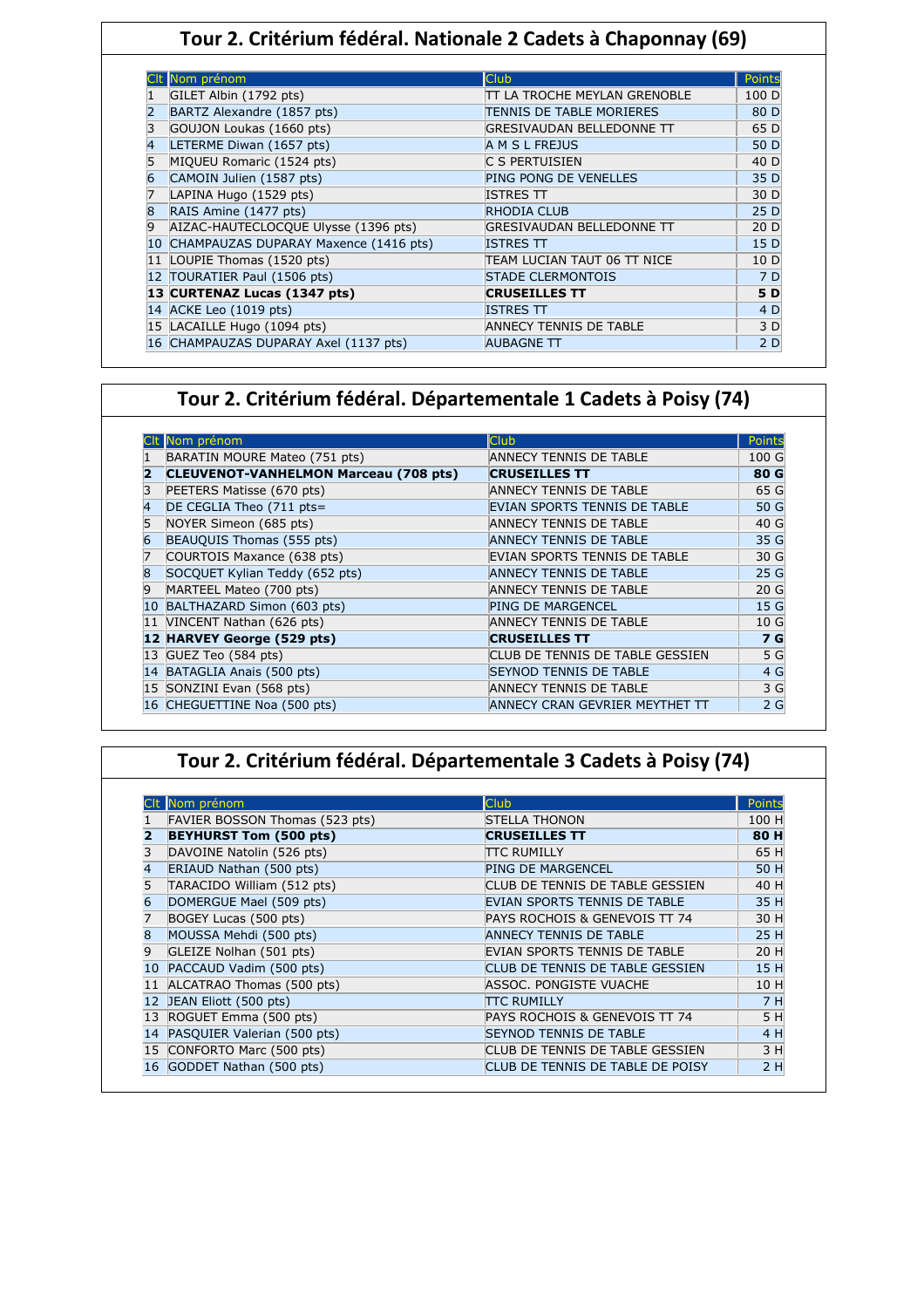|    | Tour 2. Critérium fédéral. Régionale 1 Est Juniors à La Roche/Foron (74) |                                  |               |  |  |
|----|--------------------------------------------------------------------------|----------------------------------|---------------|--|--|
|    |                                                                          |                                  |               |  |  |
|    | Nom prénom                                                               | <b>Club</b>                      | <b>Points</b> |  |  |
|    | DELEUZIERE Lucas (1380 pts)                                              | A.S. CROSSEY TENNIS DE TABLE     | 100 E         |  |  |
|    | LEOTOT Evan (1354 pts)                                                   | TT ST JEANNAIS                   | 80 E          |  |  |
|    | PRORIOL Marceau (1367 pts)                                               | U.M.S.T.T. MONTELIMAR            | 65 E          |  |  |
| 4  | MARTIN Jossua (1058 pts)                                                 | <b>MEXIMIEUX TT</b>              | 50 E          |  |  |
| 5  | CLAQUIN Mathieu (1036 pts)                                               | US ST EGREVE TT                  | 40 E          |  |  |
| 6  | HAUDIARNE Louis (1147 pts)                                               | U.M.S.T.T. MONTELIMAR            | 35 E          |  |  |
|    | LAHOUANI Karim (1153 pts)                                                | <b>STELLA THONON</b>             | 30 E          |  |  |
| 8  | MAILLOT Arno (1163 pts)                                                  | <b>ASPTT GRENOBLE TT</b>         | 25 E          |  |  |
| 9  | MUGNIER Mario (929 pts)                                                  | ANNECY CRAN GEVRIER MEYTHET TT   | 20 E          |  |  |
| 10 | CUNIBIL Samson (1066 pts)                                                | <b>CORCY TENNIS DE TABLE</b>     | 15 E          |  |  |
| 11 | BERRODIER Romain (1179 pts)                                              | TT ST DENIS LES BOURG            | 10 E          |  |  |
| 12 | LEWONCZUK Marc (781 pts)                                                 | <b>CTT CHAMP SUR DRAC</b>        | 7 E           |  |  |
|    | 13 CURTENAZ Théo (1083 pts)                                              | <b>CRUSEILLES TT</b>             | 5 E           |  |  |
| 14 | ORSAT Nicolas (757 pts)                                                  | <b>SALLANCHES TT</b>             | 4 E           |  |  |
| 15 | DREVET Baptiste (892 pts)                                                | <b>ST ROMAIN DE JALIONAS</b>     | 3 E           |  |  |
| 16 | DELACROIX Enzo (662 pts)                                                 | <b>OLYMPIC CLUB TENNIS TABLE</b> | 2E            |  |  |

# **Tour 2. Critérium fédéral. Départementale 2 Juniors à Poisy (74)**

|   | Nom prénom                       | <b>Club</b>                      | Points          |
|---|----------------------------------|----------------------------------|-----------------|
|   | <b>ROSSIER Killian (765 pts)</b> | <b>CRUSEILLES TT</b>             | 100 G           |
|   | BEQIRI Adrian (563 pts)          | <b>ANNECY TENNIS DE TABLE</b>    | 80 G            |
|   | PUJALTE Nicolas (511 pts)        | CLUB DE TENNIS DE TABLE GESSIEN  | 65 G            |
| 4 | <b>HUMBERT Tigran (500 pts)</b>  | <b>SALLANCHES TT</b>             | 50 G            |
| 5 | TRIFUNOVIC Lucas (587 pts)       | CLUB DE TENNIS DE TABLE DE POISY | 40 G            |
|   | HERVE Thomas (530 pts)           | <b>TTC RUMILLY</b>               | 35 G            |
|   | LAPRAZ Denis (500 pts)           | ASSOC. PONGISTE VUACHE           | 30 G            |
| 8 | OZIER Matthieu (505 pts)         | <b>TTC RUMILLY</b>               | 25 G            |
|   | BARTHE Alan (500 pts)            | <b>STELLA THONON</b>             | 20 <sub>G</sub> |
|   | 10 MARTIN Dorian (500 pts)       | <b>SEYNOD TENNIS DE TABLE</b>    | 15 G            |
|   | 11 DEPARIS Elouan (500 pts)      | CLUB DE TENNIS DE TABLE GESSIEN  | 10G             |
|   | 12 GUIRADO Hugo (500 pts)        | <b>TTC RUMILLY</b>               | 7 G             |
|   | 13 PUYFARGES Mathias (500 pts)   | CLUB DE TENNIS DE TABLE GESSIEN  | 5 G             |
|   | 14 CHARBONNET Gael (500 pts)     | CLUB DE TENNIS DE TABLE GESSIEN  | 4 G             |

|  |  | Tour 2. Critérium fédéral. Départementale 1 Minimes à La Roche/Foron (74) |  |
|--|--|---------------------------------------------------------------------------|--|
|  |  |                                                                           |  |

|    | Nom prénom                        | <b>Club</b>                     | Points |
|----|-----------------------------------|---------------------------------|--------|
|    | HOCQ Hugo (630 pts)               | <b>STELLA THONON</b>            | 100 H  |
|    | COQUILHAT Hyacinte (580 pts)      | EVIAN SPORTS TENNIS DE TABLE    | 80 H   |
|    | MERCIER Maxime (600 pts)          | PAYS ROCHOIS & GENEVOIS TT 74   | 65 H   |
| 4  | STORCK Quentin (624 pts)          | PAYS ROCHOIS & GENEVOIS TT 74   | 50 H   |
|    | <b>CALMUS Samuel (519 pts)</b>    | <b>CRUSEILLES TT</b>            | 40 H   |
| 6  | BARATIN MOURE Hugo (520 pts)      | ANNECY TENNIS DE TABLE PAYS     | 35 H   |
|    | ANDREYS Tom (571 pts)             | ANNECY CRAN GEVRIER MEYTHET TT  | 30 H   |
| 8  | GUITARD Ethan (500 pts)           | ANNECY LE VIEUX - SILLINGY TT   | 25 H   |
| 9  | CHATZINIKOLAOV Stergios (560 pts) | <b>STELLA THONON</b>            | 20 H   |
| 10 | BERSETH Luca (500 pts)            | <b>ENTENTE PONGISTE AMBILLY</b> | 15 H   |
|    | SERINGE Yohan (524 pts)           | <b>ANNECY TENNIS DE TABLE</b>   | 10 H   |
|    | 12 GOUSSAULT Thomas (500 pts)     | <b>ENTENTE PONGISTE AMBILLY</b> | 7 H    |
|    | 13 KIEL Noah (519 pts)            | CLUB DE TENNIS DE TABLE GESSIEN | 5 H    |
|    | 14 MARBACH Theau (501 pts)        | <b>STELLA THONON</b>            | 4 H    |
|    | 15 BOUE Yohann (500 pts)          | <b>ANNECY TENNIS DE TABLE</b>   | 3H     |
|    | 16 BIGOU Mae (500 pts)            | PAYS ROCHOIS & GENEVOIS TT 74   | 2H     |

Ι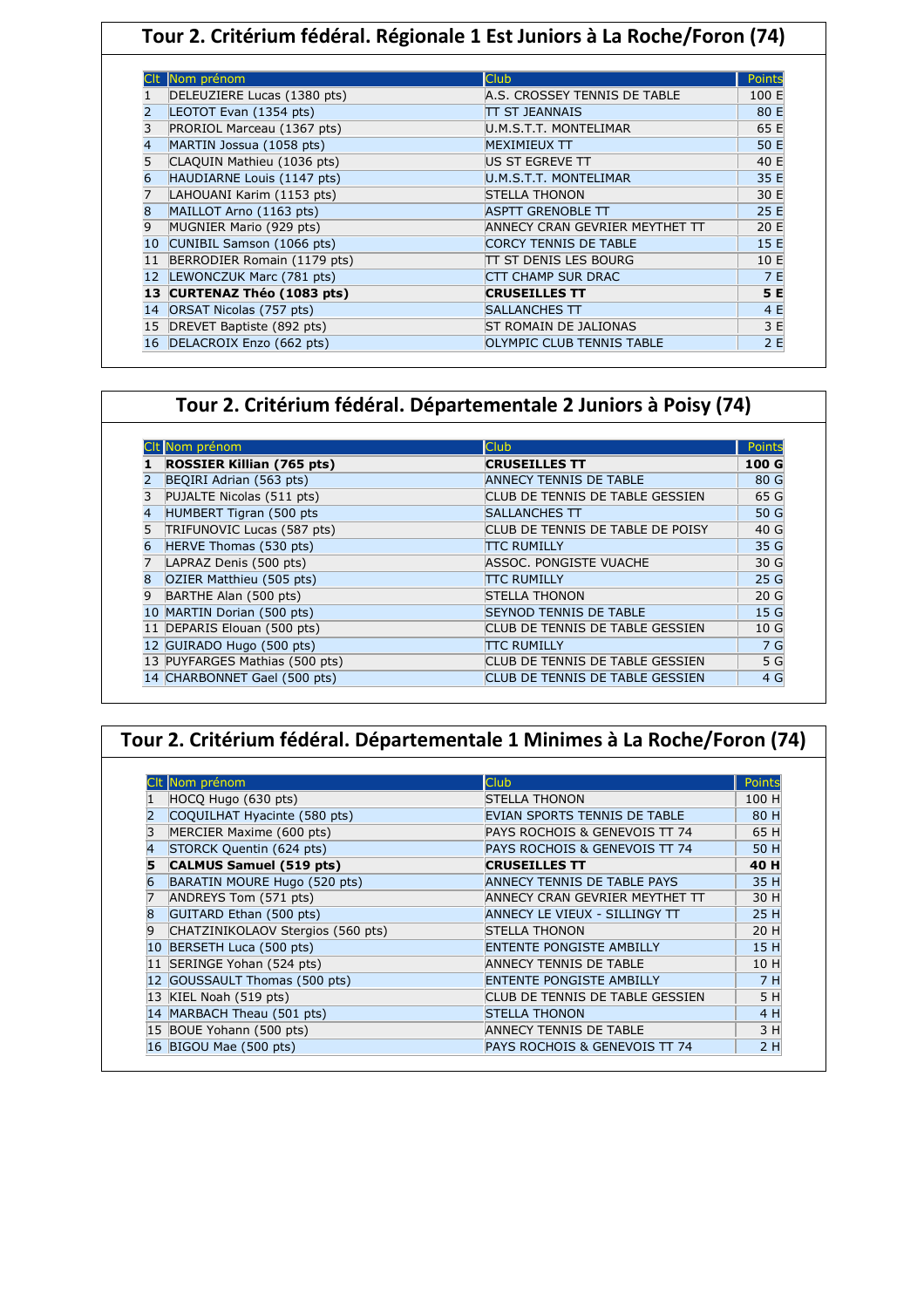# **Tour 2. Critérium fédéral. Nationale 2 Benjamines à Chaponnay (69)**

|            | Nom prénom                 | <b>Club</b>                          | Points |
|------------|----------------------------|--------------------------------------|--------|
|            | TARDIEU Clémence (709 pts) | ORAISON TENNIS DE TABLE              | 100 F  |
|            | ASCHERI Julie (633 pts)    | NICE CAVIGAL TENNIS DE TABLE         | 80 F   |
|            | BOLOGNA Anais (531 pts)    | <b>OLYMPIC CLUB TENNIS TABLE</b>     | 65 F   |
|            | CASCO Lola (616 pts)       | <b>ITT ST JEANNAIS</b>               | 50 F   |
|            | JOSSERAND Tessa (528 pts)  | <b>CRUSEILLES TT</b>                 | 40 F   |
| $\sqrt{6}$ | TOURATIER Lucie (517 pts)  | <b>STADE CLERMONTOIS</b>             | 30 F   |
|            | LEBRETON Shainez (520 pts) | <b>CTT FEILLENS</b>                  | 20 F   |
| R          | FOUQUEAU Ottilie (500 pts) | <b>TT LA TRONCHE MEYLAN GRENOBLE</b> | 10     |
| 9          | BARBEY Loise (500 pts)     | <b>ANNECY TENNIS DE TABLE</b>        | 5 F    |
| 10         | BUDA Mila (500 pts)        | <b>ATT DRACENIE</b>                  | 2F     |

#### **Tour 2. Critérium fédéral. Départementale 1 Benjamins à La Roche/Foron (74)**

|              | Nom prénom                     | Club                                | <b>Points</b>   |
|--------------|--------------------------------|-------------------------------------|-----------------|
|              | SERGENT Matteo (520 pts)       | <b>ENTENTE PONGISTE AMBILLY</b>     | 100 I           |
| 2            | THIRVAUDEY Sylvain (521 pts)   | ANNECY CRAN GEVRIER MEYTHET TT      | 80 I            |
| 3            | ANDREYS Paulin (507 pts)       | ANNECY CRAN GEVRIER MEYTHET TT      | 65 I            |
| 4            | GILET Marco (515 pts)          | <b>ENTENTE PONGISTE AMBILLY</b>     | 52 I            |
| 5            | TRIME Noah (535 pts)           | ANNECY CRAN GEVRIER MEYTHET TT      | 42 I            |
| 6            | AINAGA Théo (519 pts)          | ANNECY CRAN GEVRIER MEYTHET TT      | 37 I            |
| 7            | HILLAIREAUD Matthieu (511 pts) | <b>ENTENTE PONGISTE AMBILLY</b>     | 32 I            |
| 8            | AMADO Alexandre (519 pts)      | <b>ANNECY TENNIS DE TABLE</b>       | 28 I            |
| 9            | <b>BERCHET Alex (540 pts)</b>  | <b>CRUSEILLES TT</b>                | 25I             |
| 10           | GROSS Arthur (504 pts)         | <b>PING GAILLARDIN</b>              | 24I             |
| 11           | PANSIER Noe (502 pts)          | ANNECY TENNIS DE TABLE              | 23I             |
| $ 12\rangle$ | BERTRAND Leny (500 pts)        | CLUB DE TENNIS DE TABLE GESSIEN     | 22I             |
| 13           | BLANC Alix (537 pts)           | ANNECY CRAN GEVRIER MEYTHET TT      | 17 <sub>I</sub> |
| 14           | OUM-LOIRE Gabriel (500 pts)    | ANNECY CRAN GEVRIER MEYTHET TT      | 15 <sub>1</sub> |
| 15           | LIU Yue yan (500 pts)          | <b>ENTENTE PONGISTE AMBILLY</b>     | 13 <sub>1</sub> |
| 16           | PELLET MANY Kelya (500 pts)    | <b>ENTENTE PONGISTE AMBILLY</b>     | 11 <sub>1</sub> |
| 17           | MARIE Tom (500 pts)            | PAYS ROCHOIS & GENEVOIS TT 74       | 9 I             |
| 18           | GUITARD Joris (500 pts)        | ANNECY LE VIEUX - SILLINGY TT       | 8 I             |
| 19           | HOURCADE Alexandre (500 pts)   | <b>ANNECY TENNIS DE TABLE</b>       | 7 I             |
| 20           | DENIGER Loukas (500 pts)       | ANNECY CRAN GEVRIER MEYTHET TT      | 6 I             |
| 21           | BERSON Alexis (500 pts)        | EVIAN SPORTS TENNIS DE TABLE        | 5 I             |
| 22           | FERGA Jassim (500 pts)         | <b>EVIAN SPORTS TENNIS DE TABLE</b> | 4I              |
| 23           | KERNOU Eliseo (500 pts)        | CLUB DE TENNIS DE TABLE GESSIEN     | 3I              |
| 24           | POIZAT Anatol (500 pts)        | <b>CLUSES TENNIS DE TABLE</b>       | 2I              |

# **Tour 2. Critérium fédéral. Départementale 1 Séniors à Poisy (74)**

|    | Nom prénom                         | <b>Club</b>                      | Points |
|----|------------------------------------|----------------------------------|--------|
|    | PRESSACCO Philippe (1557 pts)      | <b>ANNECY TENNIS DE TABLE</b>    | 100 E  |
|    | COSTE Fabrice (1420 ptzs)          | <b>ITT LES GECKOS</b>            | 80 E   |
| 3  | LEROY Marc (1565 pts)              | <b>ITT LES GECKOS</b>            | 65 E   |
| 4  | CLATAUD Julien (1514 pts)          | <b>SALLANCHES TT</b>             | 50 E   |
| 5  | MANHES Didier (1316 pts)           | <b>ITT LES GECKOS</b>            | 40 E   |
| 6  | BARDOU Sebastien (1188 pts)        | <b>CLUSES TENNIS DE TABLE</b>    | 35 E   |
|    | BOCQUET Sebastien (1353 pts)       | ANNECY CRAN GEVRIER MEYTHET TT   | 30 E   |
| 8  | GARNI Arnaud (1251 pts)            | <b>ITT LES GECKOS</b>            | 25 E   |
| 9  | FOREL Laurent (1277 pts)           | <b>CLUSES TENNIS DE TABLE</b>    | 20 E   |
| 10 | OTHENIN-GIRARD Francois (1004 pts) | <b>ENTENTE PONGISTE AMBILLY</b>  | 15 E   |
| 11 | DREUX David (1187 pts)             | <b>CRUSEILLES TT</b>             | 10 E   |
| 12 | TRAN Joseph (1027 pts)             | <b>TTC RUMILLY</b>               | 7 E    |
| 13 | MASSON Solange (1248 pts)          | <b>CLUSES TENNIS DE TABLE</b>    | 5 E    |
| 14 | HOUSIAUX Olivier (1171 pts)        | CLUB DE TENNIS DE TABLE DE POISY | 4 E    |
| 15 | PHILIPPE Patrick (1187 pts)        | <b>SEYNOD TENNIS DE TABLE</b>    | 3 E    |
| 16 | TRIQUET Patrice (1093 pts)         | <b>TTC RUMILLY</b>               | 2E     |